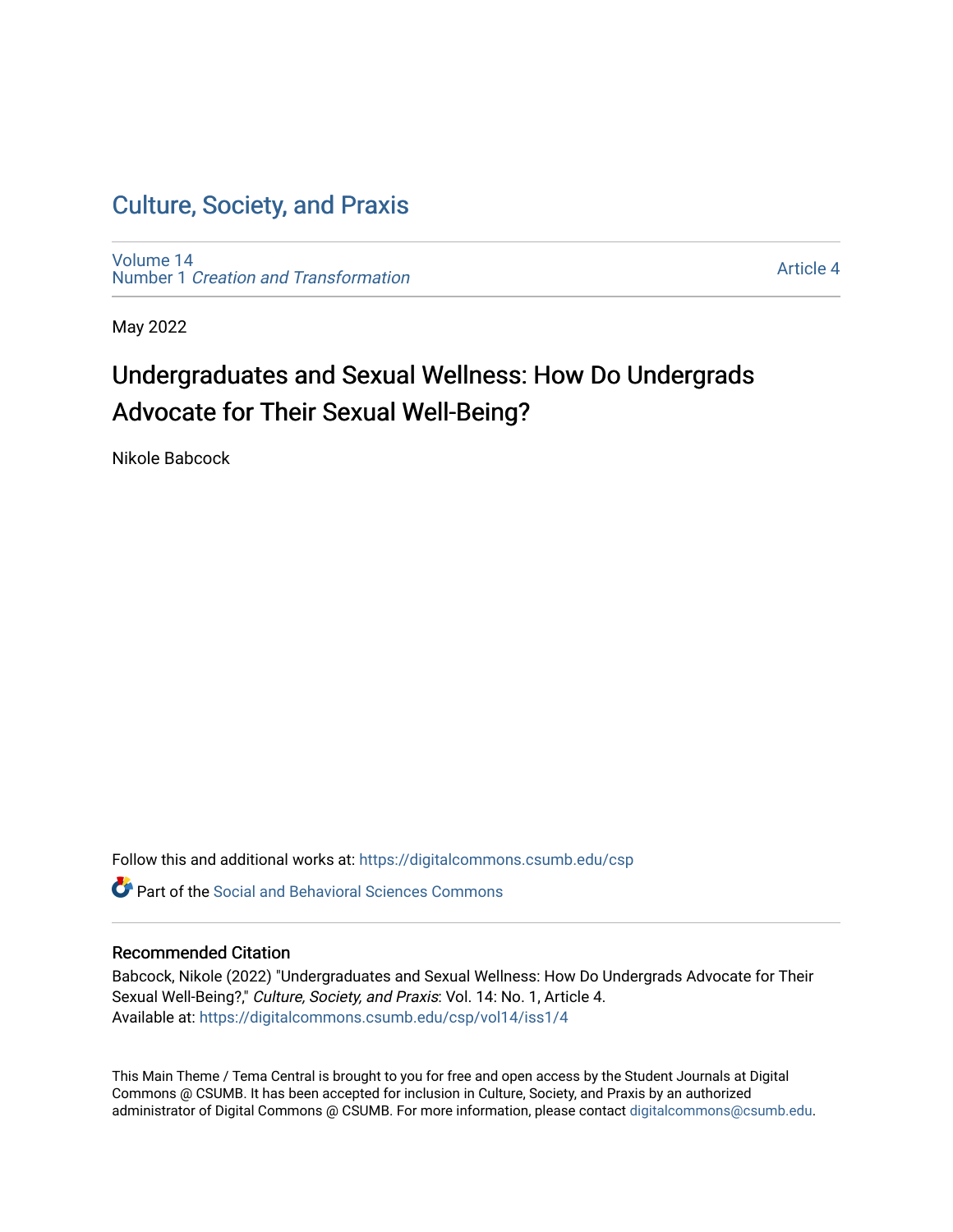# **Undergraduates and Sexual Wellness: How Do Undergrads Advocate for Their Sexual Well-Being?**

# **Nikole Babcock**

*College campuses are often where young adults explore their sexuality and engage in non-committal sexual experiences (Stinson, 2010). The literature surrounding undergraduate sexual behavior is saturated with risky sexual practices and hooking-up (Higgins et al., 2011), yet there is little known about how undergraduates communicate and advocate for their sexual well-being. This study aims to understand better how undergraduates advocate and negotiate for their sexual satisfaction and sexual well-being. A study was conducted with 19 individuals at California State University, Monterey Bay. In order to gather information about the study, a questionnaire was used to investigate sexual satisfaction and well-being in college students. Results indicate that communication may be a key indicator of higher rates of sexual well-being and satisfaction. There was a strong correlation between individuals who rated themselves as having "very comfortable" communication skills and high sexual satisfaction and well-being rates. From these findings, stakeholders can better evaluate how undergraduates communicate and advocate for their sexual well-being and provide evidence-based recommendations for sexual education programs to include a communication aspect to existing courses.*

#### **INTRODUCTION**

As sex-positivity flourishes in popular culture, it has become dire to understand and teach young people how to advocate for themselves and their sexual well-being. Sexual well-being is defined as sexual satisfaction and sexual self-esteem. Positive sexual health may be the key to dismantling sexual shame, lowering sexually transmitted infection (STI) rates, and leading to higher rates of sexual satisfaction amongst undergraduates (Higgins et al., 2011). An example of positive sexual health may include discussing STI history and birth control methods. Though sexually risky behaviors and sexual health (i.e. HIV, alcohol and drug use, sexual assault) is saturated among scholarly research, there is little research surrounding sexual well-being and undergraduate students (Higgins et al.., 2011). College campuses are known to be a place where young adults engage in noncommittal sexual encounters (Stinson, 2010), where a majority of students reported having more positive experiences than negative (Snapp, et al., 2014). Studies have shown that college students were more likely to have positive emotions surrounding hookup experiences if they had a better sense of their sexual self-concept, thus leading to higher rates of sexual satisfaction (Snapp et al., 2014). Sexual self-concept and positive sexual health may be important socialized aspects of a young adult's relationship with sex, and if these aspects are not introduced or spoken about it may lead to sexual shame and lower rates of sexual satisfaction.

In this study, the term "sexual wellbeing" is used to encompass both sexual

Nikole Babcock is a psychology major and UROC (Undergraduate Research Opportunities Center) scholar. She can be reached at nkaris@csumb.edu.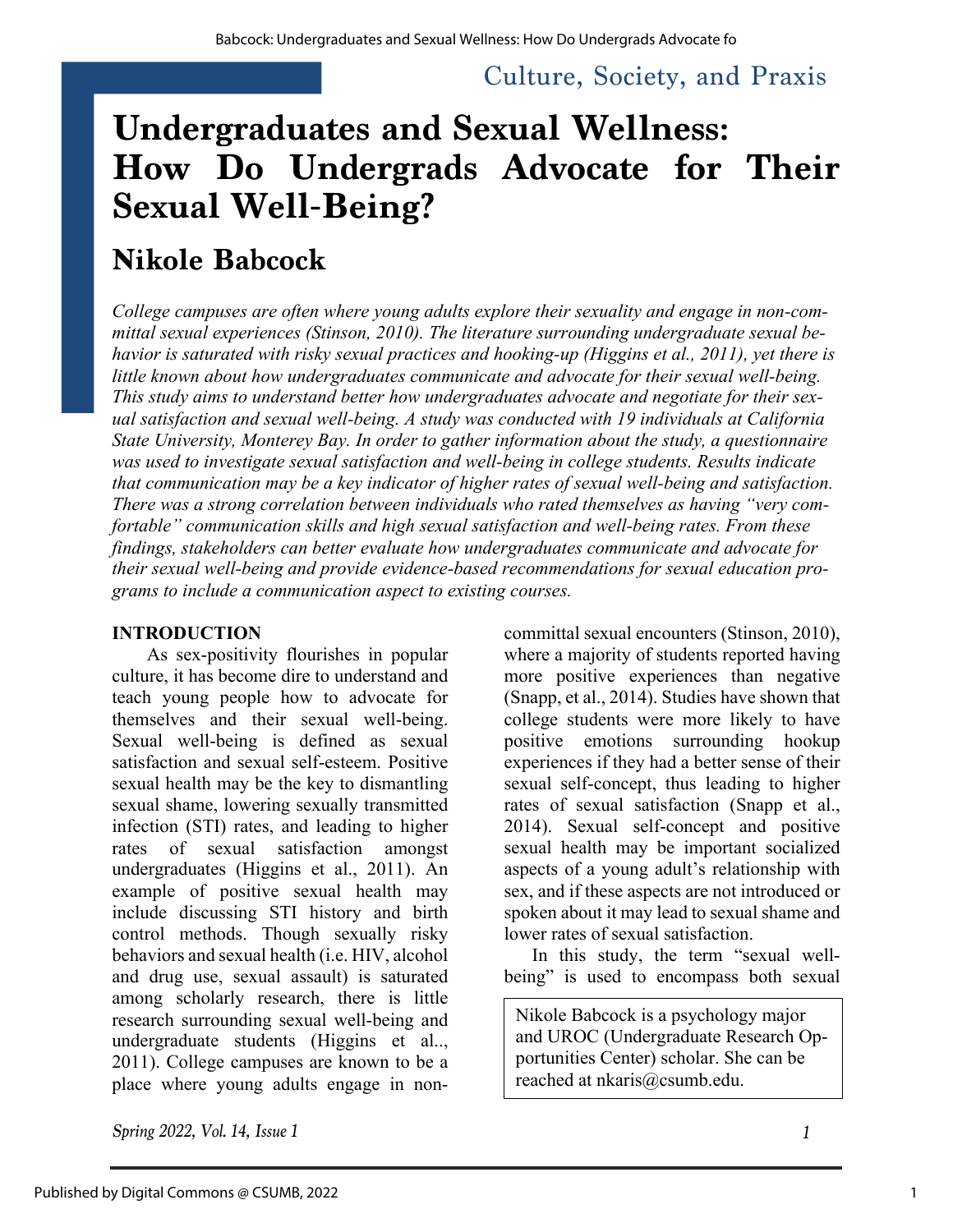satisfaction and sexual self-concept, where self-concept relates to sexual esteem and sexual anxiety (Rostosky et. al., 2008). Sexual satisfaction is a nebulous term to define because individuals may have different relationships, or understanding, with the term "satisfaction". In heterosexual sexual encounters, sexual satisfaction is often defined by the presence of an orgasm. Yet we know that sexual encounters do not always need to have an orgasm to be satisfying. The relationship to the term "satisfying" and orgasms may be intrinsically linked in the minds of undergraduate students. This may be due to young adults not having the proper language to advocate for their sexual pleasure or well-being (Stelzl & Lafrance, 2021). This study will use the constructionist theory as a framework, which implies that sexuality is constructed through sexual experiences and co-exists alongside socially constructed ideologies rather than existing separately (Gavey, 1989; Gavey et al., 1999; Marecek et al., 2004). In other words, sexual scripts are influenced by both culture and personal experiences.

#### **PORNOGRAPHY AND REINFORCING MALE-DRIVEN SEXUAL BEHAVIORS**

Pornography is a controversial sexual outlet that is responsible for reinforcing certain socially constructed ideologies surrounding sex. Pornography may even affect sexual scripts, ideologies surrounding sexual attitudes and pleasure, and reinforce sexually coercive behaviors in real sexual experiences (Marshall et al., 2020). There are also other negative attributes about pornography, such as the use of "hostile masculinity" (i.e., violence against women) as a framework used pornography (Marshall et al., 2020) and reinforcing male-focused sexual behaviors (Chadwick et al., 2018). Male focused behaviors may trickle into the sexual scripts of young heterosexual women who engage in sexual behaviors that mirror

*Spring 2022, Vol. 14, Issue 1 2*

# Culture, Society, and Praxis

pornographic scenes. This may include exaggerated vocalization, engaging in risky physical activities like choking, or even feigning orgasm. Though pornography has been linked to female sexual dissatisfaction, other scholars have found that some women find sexual empowerment and higher rates of sexual gratification (Packard & Schraibman, 1993; Rothman, Kaczmarsky, Burke, Jansen, & Baughman, 2015; Weinberg et al., 2010). This may indicate that pornography may be a way for sexual expression. Further research is needed to decipher the weight of pornography's role in young adults' sexual well-being and how it influences sexual scripts.

#### **FAKING IT: EVERYONE GETS HURT**

Relative to pornography showcasing male-driven sex (Chadwick et al., 2018), society also socializes the ideology that simulating an orgasm is a nicety that should be extended to protect a partner's ego. Studies have shown (see Stelzl & Lafrance, 2021) that women, in particular, feel the need to "protect," "care for," and "not hurt" their male sexual partners, rather than advocate for their sexual satisfaction. The rationale behind faking sexual pleasure stems from wanting to protect masculinity and the male ego, and thus reinforcing the belief that male pleasure should be foremost. It is important to note that simulating orgasm is not strictly a heterosexual or female act. An individual's sexual script may lead individuals to feign an orgasm, and previous experiences and other socialized aspects may influence this. However, it reinforces the ideology that sex needs to be accompanied by an orgasm to be sexually satisfying (Stlelzl & Lafrance, 2021). The idea that orgasm needs to be reached to have a sexually fulfilling experience likely stems from socialization through experiences and media and may add to sexual pressures that may lead to lower sexual selfesteem and anxiety.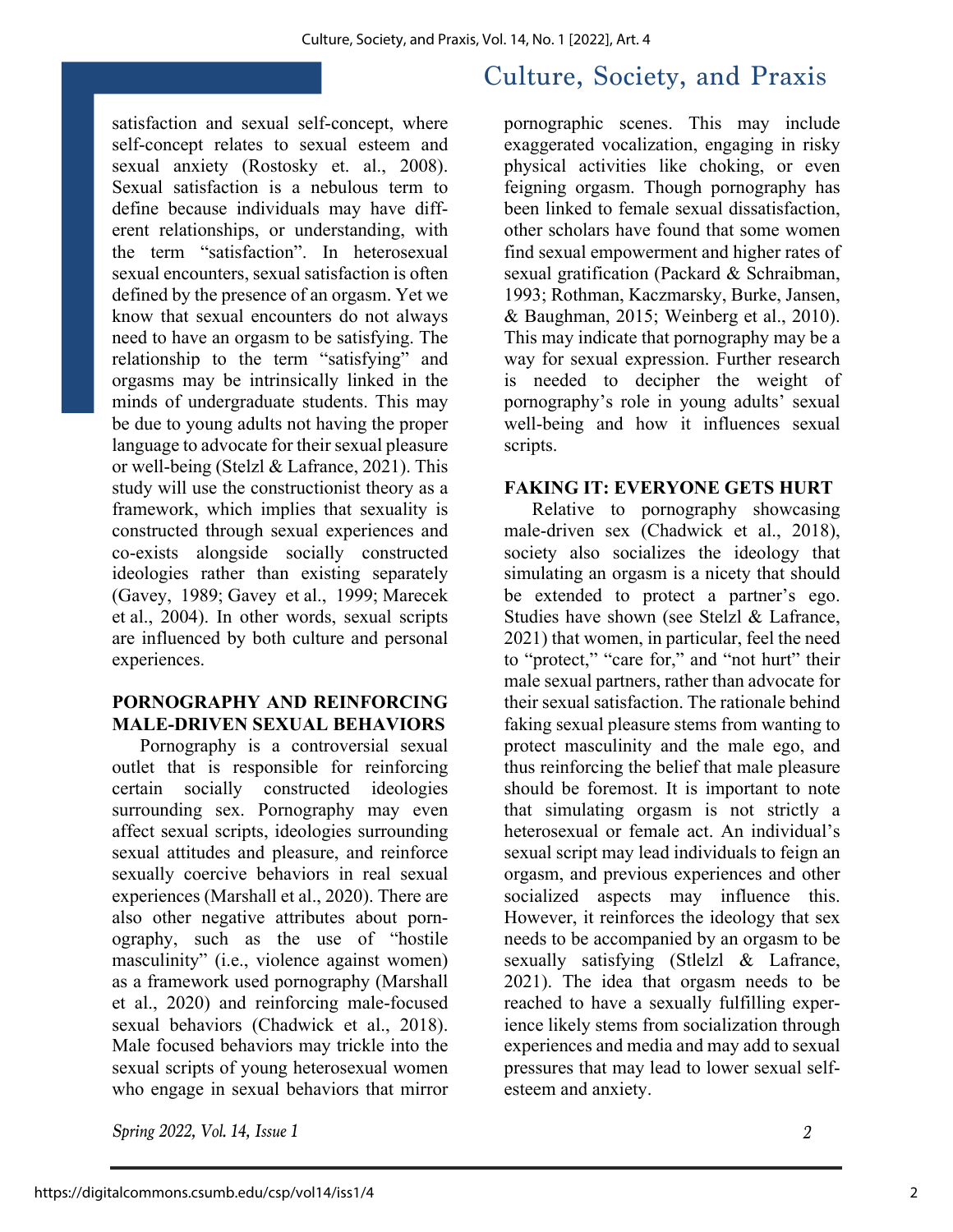#### **CURRENT STUDY**

Sexual well-being is an understudied topic, especially amongst undergraduates. Literature surrounding young women's sexual pleasure is also not well understood by scholars (Higgins et al., 2011). This study aims to understand how undergraduate students negotiate and advocate for their sexual well-being. When there is a mass proliferation of hook-up and dating apps, it is more important than ever to decipher how undergraduates navigate communication and understand their psycho-social sexual attitudes to promote higher rates of sexual wellness. An anonymous questionnaire measured general sexual attitudes, comfortability in advocating for their sexual wellbeing, and personal rating of sexual wellbeing. This study adds to the literature surrounding undergraduate students and sexual well-being, while challenging previous research and the constructionist theory.

#### **METHOD**

#### *Recruitment and Participants*

In this study 18 undergraduate students and one professor participated in a self-report assessment. Participants were drawn from an advanced research methods course. The course had a total of 20 participants (15 females), where 55% identified as Latino, 35% Caucasion, 5% Native American, and 5% Asian. Three participants labeled themselves as bisexual, two questioning, and the remaining identified as heterosexual. Due to attrition, only 19 individuals participated.

#### *Procedure*

This study intended to measure undergraduates' ability to negotiate and advocate for their sexual well-being. In order to achieve this, a self-report survey was created using quantitative measures to assess undergraduates' experiences with communication and socialization surrounding sexual

well-being. Questions such as *"highest level of sexual education"* and *"how comfortable do you feel discussing sex with your partner(s)*" were asked of the participants. Sexual scripts were measured by asking participants to assess their behavior using a scale ranging from always, sometimes, and never. Assessments included "*I am honest with my partner(s) when I do not reach orgasm"* and "*I fake orgasms to have the sexual experience end quicker."* Questions were presented in a multiple-choice and *select all that apply* format.

In order to protect the identity of the participants, the assessments were submitted anonymously. Participants were informed of the potential discomfort some of the questions might cause and were advised to leave such questions blank.

#### *Analysis*

In order to measure undergraduate students' abilities to negotiate and advocate for their sexual well-being, a correlational analysis will be conducted to look at the relationship between these variables.

#### **RESULTS**

A correlation is the relationship between two or more variables, which can be negative or positive depending on the direction of the plotted data. For example, in figure #6 there is a clear positive correlation. The correlation is positive because as the levels of good communication skills increase, so do the levels of happiness with sexual well-being. In statistics variables may have a relationship, or correlation, but the data must also be statistically significant for the data to hold any merit. Statistical significance is achieved when the "p-value," which in psychology is the value that helps researchers determine the percentage that the statistical data happened by chance, is less than 0.05 (5%).

The relationship between parents discussing sex and comfort level with talking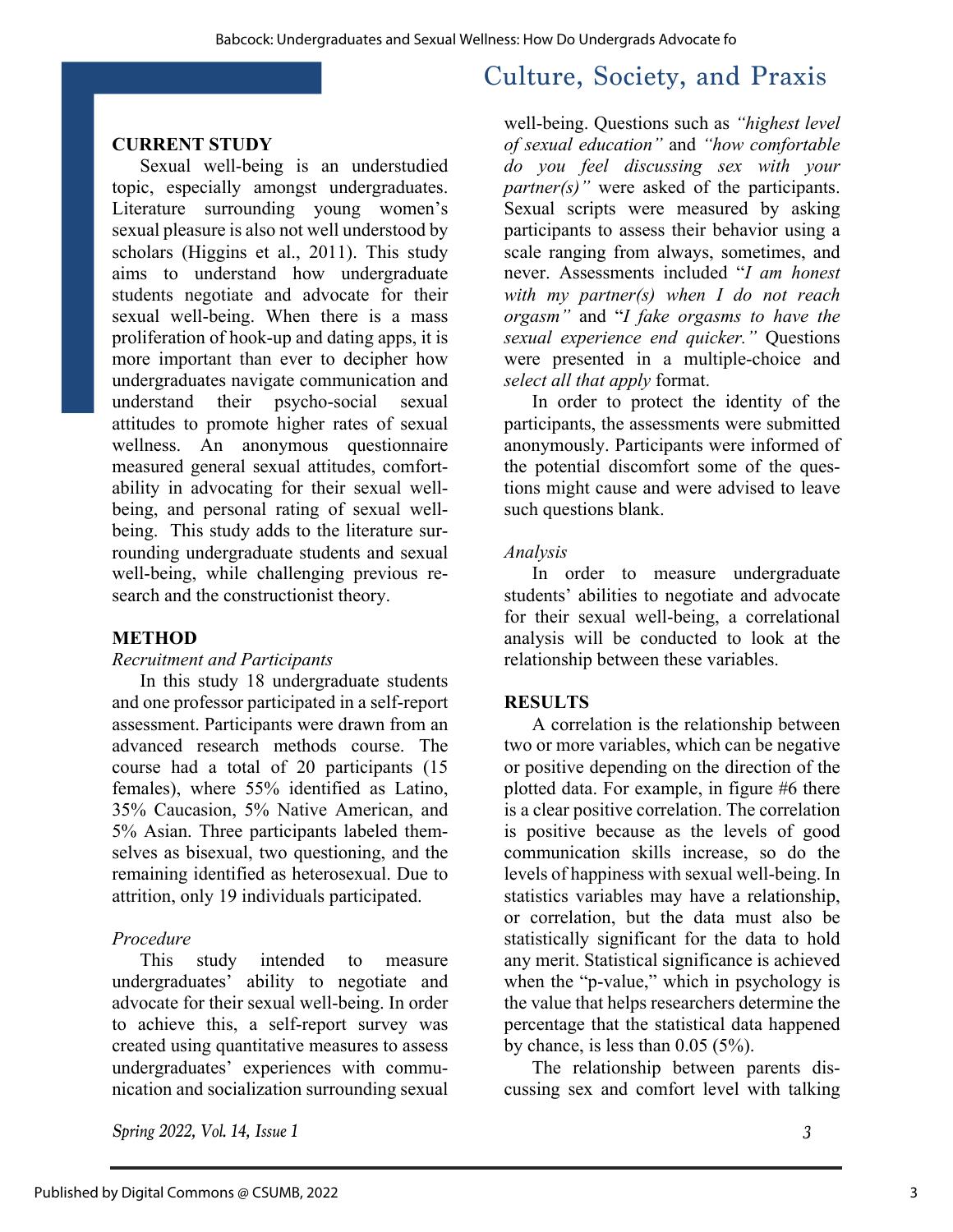about sex with a partner was found not to be statistically significant (See figure #1).

Level of sexual education also had no significant relationship with level of comfort with talking about sex with a partner. (See figure #2).

There was a significant correlation between comfort in expressing sexual dissatisfaction with partners and levels of comfort with talking about sex with partners, such that when levels of comfort in discussing sex with partners increases as do levels of comfort in expressing sexual dissatisfaction. (See figure #3).

A significant correlation between comfort in expressing sexual dissatisfaction with partners and honesty when one does not reach orgasm was found. Indicating that when levels of comfort with expressing sexual dissatisfaction decreases, as do levels of honesty when not reaching orgasm. (See figure #4).

In order to authenticate self-reporting in relation to feigning orgasm, levels of communication comfort, and comfort in disclosing sexual dissatisfaction a third set of questions were compared. In this comparison, there was a significant relationship between comfort in discussing sexual pleasure and not faking orgasms for partners' self-esteem, further indicating that when comfort in discussing sexual pleasure increases the need to fake orgasms decreases (See figure #5).

Additionally, there was a large positive correlation between the level of sexual wellbeing and ability to communicate and advocate for sexual well-being, such that when the level of sexual well-being increases so does the ability to communicate and advocate for sexual well-being. (See figure #6).

#### **DISCUSSION**

The United States educational system often teaches youths and adolescents about sex through sexual education. Other forms of

*Spring 2022, Vol. 14, Issue 1 4*

sexual education may also stem from parental or guardian-led conversations. Interestingly, neither form of sexual education seemed to influence the level of comfort when discussing sex with a sexual partner, which may indictae that the constructionist theory may have some flaws. Some of the participants reported having exposure to both or one of the sexual education tactics, which is often how indi-viduals learn about sexual norms. Self-report rates on levels of comfort ranged and because there was no relationship found between sexual education exposure and level of comfort with discussing sex with a sexual partner, this may indicate that sexual experiences may also shape the level of comfort, thus reinforcing the ideology that sexual experiences co-exists alongside socially constructed ideologies rather than existing separately.

Sexual satisfaction is dependent upon many external factors, including communication skills. Participants who reported higher levels of comfort when discuss-ing sex with a partner were found to also have higher rates of comfort in expressing sexual dissatisfaction. To test this sentiment, participants were asked how often they faked orgasms, and the correlation remained, where participants reported not faking orgasms and relaying sexual dissatisfaction. This challenges Stlelzl and Lafrance's study that found that women fake orgasms to protect the ego of their male partners (2021). Participants did not feel the need to protect their partners' egos and felt comfortable in expressing their sexual dissatisfaction.

Communication may be the key to deciphering sexual well-being. There was a strong relationship between the level of sexual well-being and the ability to communicate and advocate for sexual well-being. In other words, those who had a more difficult time expressing their sexual needs or advocating for their sexual well-being reported lower rates of sexual well-being. How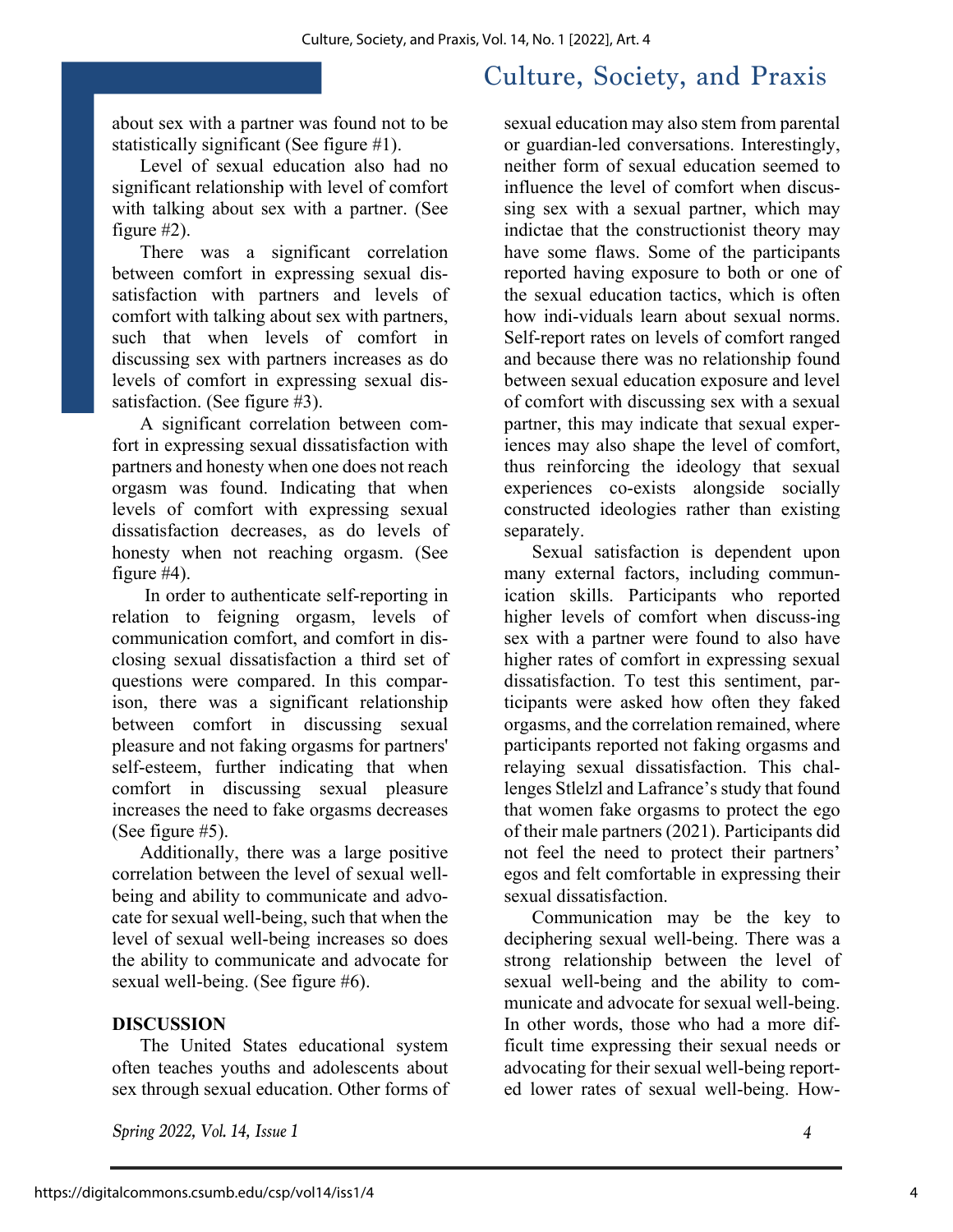ever, individuals who felt more comfortable negotiating and advocating for their sexual well-being reported higher rates of overall sexual well-being. Contrary to the constructionist theory, sexual well-being may in fact be shaped by a myriad of factors. Further research is needed to decipher how sexual health and well-being based communication skills are learned, and the level of important communication skills serve in regards to sexual well-being.

#### **STRENGTHS**

There were quite a few strengths in the study. The questionnaire measured exactly what was intended and provided a starting point for future research. Other strengths include a relatively diverse range of ethnicity demographics as well as the inclusion of nonheterosexual sexualities within the participant demographics. Participants were also made aware they could leave the study at any time and their identities have been protected due to the anonymity of questionnaire responses.

#### **LIMITATIONS**

The small sample size may have served as a disadvantage and could have potentially skewed the results. Other limitations were the lack of diverse gender, sexual orientation, and racial identities. Future research should include a more diverse sample to have comprehensive and inclusive data that is representative of undergraduate students. Another key limitation was the limited methodology. Qualitative data should be included to get a better scope of diverse experiences and allow for further elaboration, as well as highlight key differences in regard to gender and sexual identity.

# Culture, Society, and Praxis

#### **FUTURE DIRECTIONS**

To further test the validity of the questionnaire, future research should include a larger population size. It is recommended that diverse gender identities, ethnicities, races, and sexual identities be included in order to generate a representative sample of the undergraduate student population. Future research may also conduct a comparative study highlighting gender and sexual identity difference. It is also recommended that mixed methods, qualitative and quantitative, be used to further explore individual differences and experiences. Qualitative data may offer more insight into psychosexual mental frameworks, sexual self-esteem, and experiences.

#### **CONCLUSION**

Sexual scripts are often molded through sexual education, media, experiences, and cultural norms. These scripts influence the way individuals think, talk about, and engage in sexual activities. Sex is often regarded as a physical act, yet we know that neural and emotional factors contribute to the outcome of a sexual experience. This may indicate that communication, education, and experiences may shape the way individuals advocate for their sexual wellbeing. A young adult's attitudes surrounding sex may also be a key indicator of sexual satisfaction and higher rates of sexual well-being (Higgins et. al., 201; Snapp et al, 2014). This study highlighted that communication skills led to higher rates of sexual satisfaction and overall sexual well-being. Stakeholders may conclude that though sexual education is critical in educating individuals about sexual health, there may be a need for a commu-nication component that educates young adults on communicating, advocating, and negotiating how to communicate, advocate, and negotiate for their sexual well-being and satisfaction.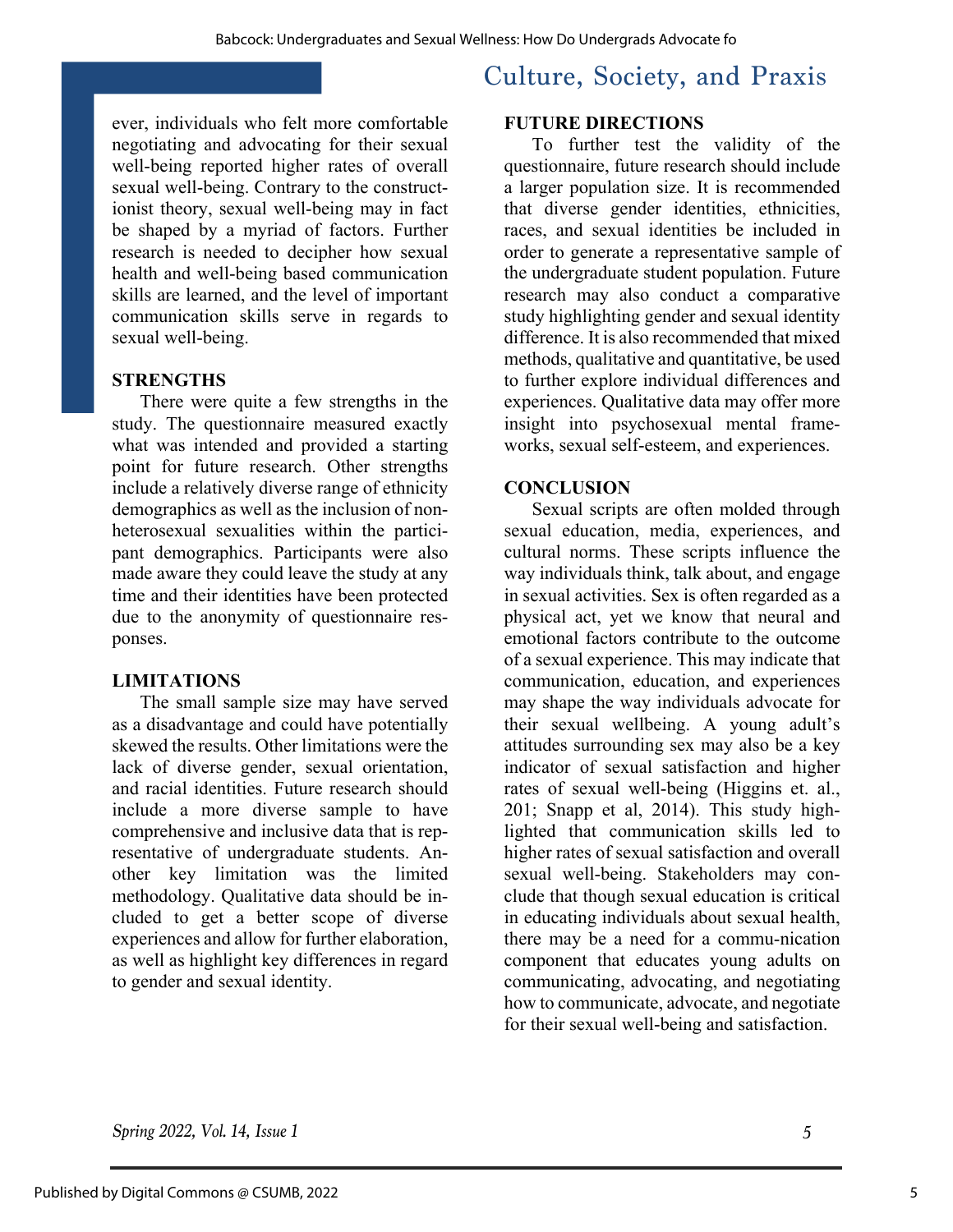Culture, Society, and Praxis, Vol. 14, No. 1 [2022], Art. 4

# Culture, Society, and Praxis

#### *Figure #1*



#### *Figure #2*

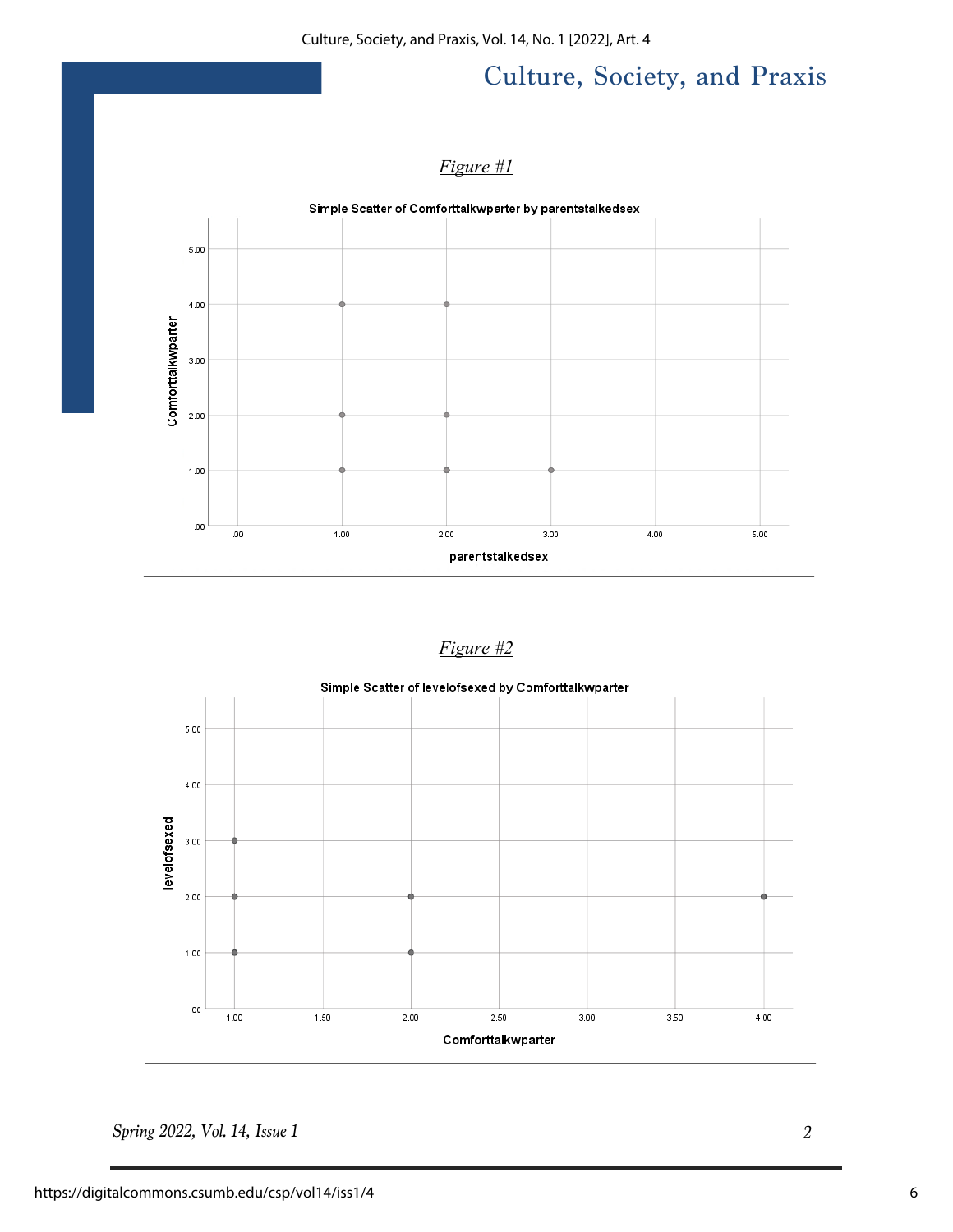#### *Figure #3*



| σı<br>n<br>11.V<br>г. |  |
|-----------------------|--|
|                       |  |

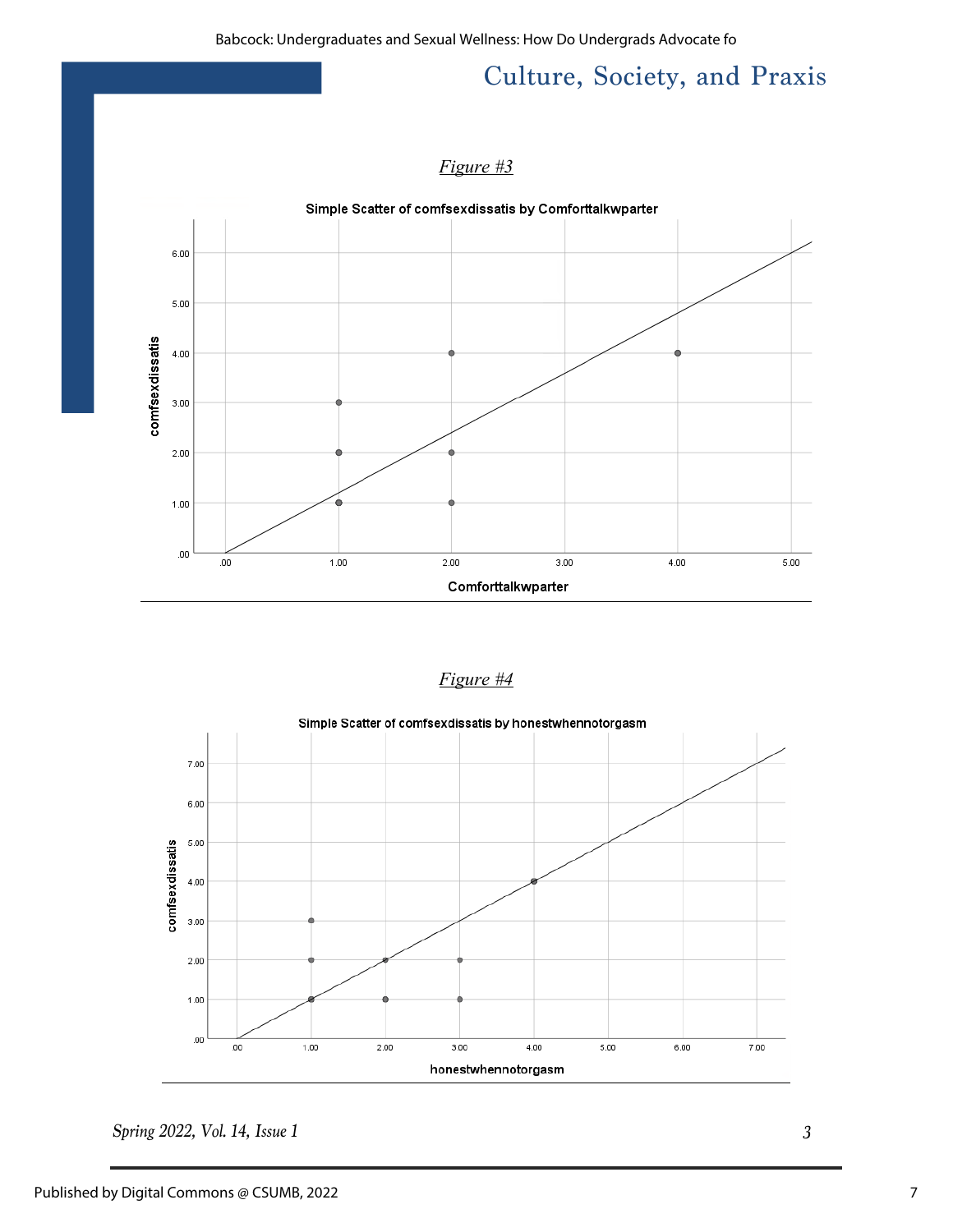Culture, Society, and Praxis, Vol. 14, No. 1 [2022], Art. 4

# Culture, Society, and Praxis

#### *Figure #5*



#### *Figure #6*